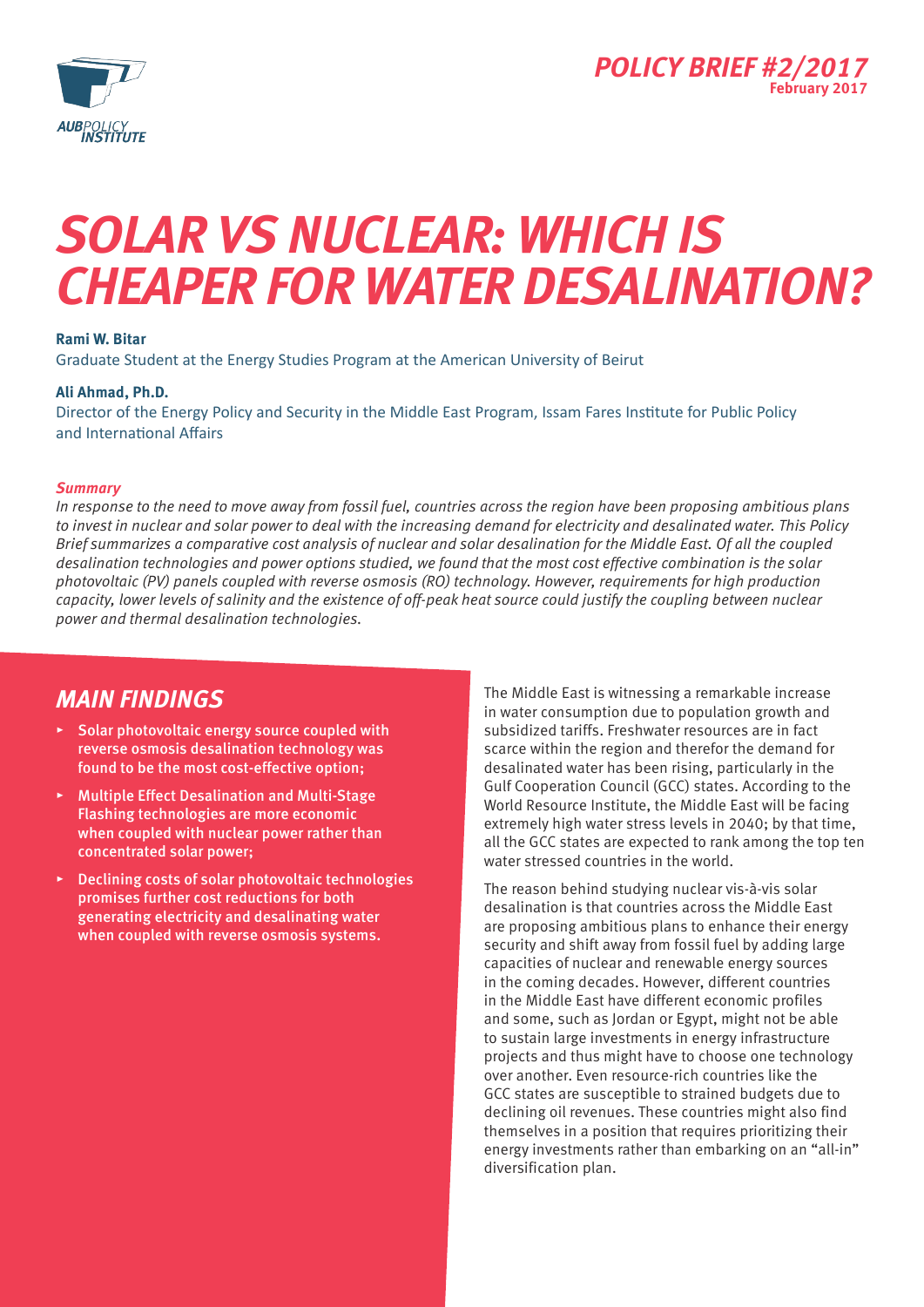### *Cost analysis of nuclear vs solar desalination*

The comparative economics of nuclear and solar desalination plants depend on a wide variety of parameters. It is necessary to analyze the resulting electricity and water desalination costs in relation to these parameters. When it comes to nuclear power plants, capital cost is the most important contributor to their total levelized cost of electricity. Similarly, solar photovoltaic and concentrated solar power technologies have high capital costs yet their cost projections show great cost reduction potential.

Unlike nuclear power, solar technologies are characterized by zero fuel costs and low operation and management (O&M) costs. Furthermore, compared to nuclear technology, solar power is underdeveloped and immature. This is promising, as the projected capital costs of PV panels in 2030 are roughly half of current values but O&M costs are about the same.

Another factor that influences the levelized cost is the discount rate. Countries in the Middle East are expected to have discount rates within the 5-10% range. Resource-rich countries such as the GCC states are likely to benefit from low discount rates while other less capable countries, with deteriorating economies such as Egypt or Jordan, are likely to deal with high discount rates closer to the 10% mark, if not higher.

In total, we studied ten combinations that are based on four energy sources and three desalination technologies. Nuclear power coupled with reverse osmosis, Multi-Stage Flashing (MSF), and Multiple Effect Desalination (MED); solar PV was coupled only with RO, concentrated solar power (CSP) was coupled with RO, MSF and MED. Figure 1 shows the water desalination cost  $(\frac{5}{m^3})$  of the different combinations of energy sources and distillation technologies.

As expected, energy cost is the major contributor to water desalination cost, especially when thermal processes are involved. Out of all the distillation technologies, MSF costs the most, followed by MED and RO. Other costs related to O&M comprise a small percentage of total water distillation costs. Nevertheless, O&M costs of RO systems is the highest in all technologies due to the fact that RO processes are more sensitive to fouling than MED and MSF.

Solar PV systems, combined with RO, is the most economical option with a water desalination cost of \$0.85/ m3 . Compared to a nuclear powered RO desalination plant whose cost is at  $$0.91/m^3$ , a solar PV desalination plant produces potable water at a cheaper rate. Moreover, it seems that the coupling between nuclear and thermal desalination processes results in higher water desalination costs. Nevertheless, these options still offer the advantage of larger desalination capacities.

## *"Nuclear proves to be more economical than CSP when coupled with MED technology ."*



*Figure 1 Water desalination cost of different coupling combinations*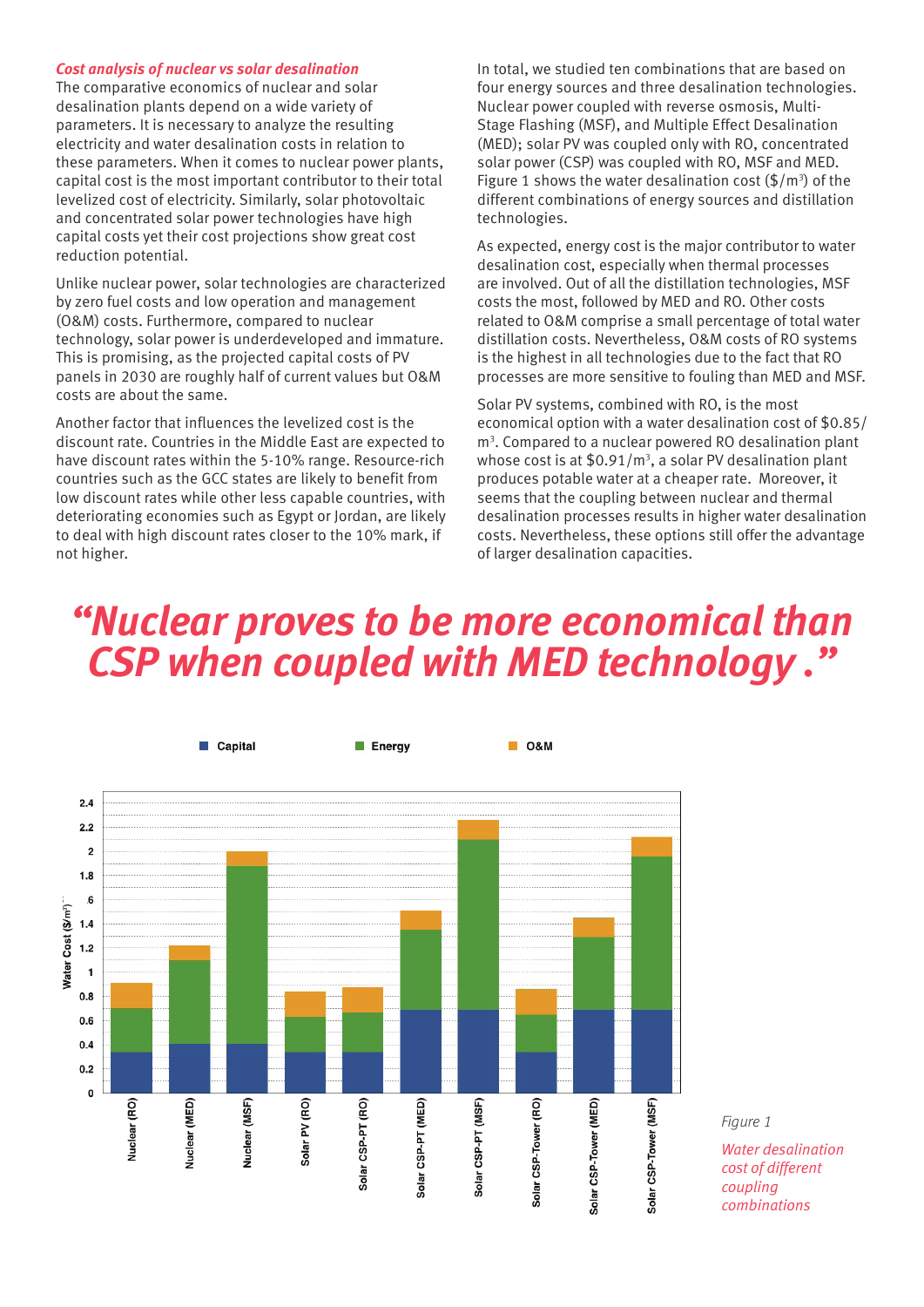For MSF desalination, nuclear and CSP energy sources are not economically competitive due to high capital costs for both energy and desalination technologies. It should be noted that CSP systems costs incorporate costs of thermal storage capacity up to six hours. This leads to capital costs of \$6,300/kWe and \$5,700/kWe for CSP parabolic trough and CSP tower, respectively. MSF coupled with nuclear on the other hand has a lower capital cost of  $$0.41/m<sup>3</sup>$  and also lower O&M cost of \$0.12 /m<sup>3</sup>. Nuclear, however, does have a higher energy cost of  $$1.47/m<sup>3</sup>$  resulting in a total desalination cost of  $$2.00/m<sup>3</sup>$ .

Nuclear proves to be more economical than CSP when coupled with MED technology. MED coupled with nuclear also has the same capital and O&M costs of an MSF plant of \$0.41 / $m<sup>3</sup>$  and \$0.12 / $m<sup>3</sup>$ . Since MED is less energy intensive than MSF, the energy cost is now only \$0.68  $/m<sup>3</sup>$ making nuclear the most economical of all three options with a water cost of  $$1.22/m<sup>3</sup>$ .

Figure 2 shows the water desalination cost range in \$/ m<sup>3</sup> of the different desalination and energy technologies. Each combination is represented by a bandwidth that shows the lowest and the highest potential water desalination costs generated using that particular technology. The lower value is based on low interest rates and capital costs and short construction periods, whereas the higher value is based on more conservative figures where the interest rates are high and construction periods are long. More importantly, the figure shows that the cheapest technology for producing potable water is reverse osmosis running on solar PV panels. In fact, the maximum cost of using solar PV panels is still below the average cost of nuclear-powered RO.

# *"The cheapest technology for producing potable water is reverse osmosis running on solar PV panels."*



*Figure 2*

*Desalination cost range of different energy sources coupled with different desalination technologies*